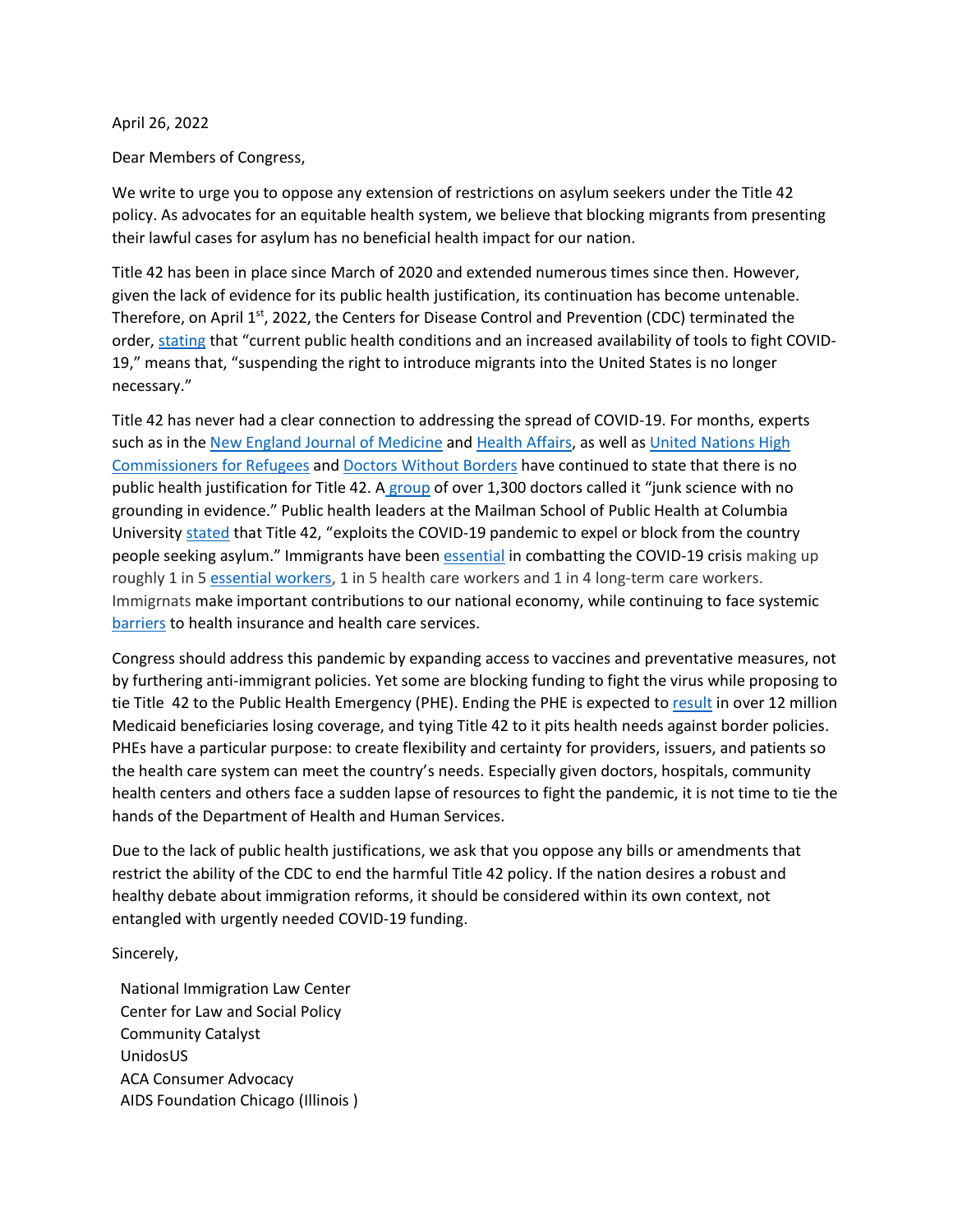Alabama Coalition for Immigrant Justice (Alabama ) American Association of People with Disabilities American Public Health Association Asian & Pacific Islander American Health Forum (APIAHF) Asian Pacific American Labor Alliance, AFL-CIO Association of Asian Pacific Community Health Organizations (AAPCHO) Autistic Self Advocacy Network Be a Hero CASA Casa San Jose (Pennsylvania ) Catholics for Choice Center for Disability Rights Center for the Healing of Racism (Texas ) Center for the Study of Social Policy Children At Risk (Texas ) Coalicion de Lideres Latinos-CLILA (Georgia ) Coalition for Humane Immigrant Rights (CHIRLA) (California ) Coalition on Human Needs Colorado Children's Campaign (Colorado ) Colorado Consumer Health Initiative (Colorado ) Colorado Cross-Disability Coalition (Colorado ) Colorado Latino Leadership Advocacy and Research Organization (Colorado ) CommonSpirit Health Community Change Action Detroit Change Initiative (Michigan ) Disability Rights Education and Defense Fund (DREDF) Doctors for Camp Closure Each One Teach One Together, Inc (Georgia ) El Pueblo Unido of Atlantic City Y Pueblos Cercanos (New Jersey ) Erie Family Health Centers Ethnic Minorities of Burma Advocacy and Resource Center (Iowa ) Fair Immigration Reform Movement (FIRM) Action Families USA Family Connection of South Carolina- Parent Center (South Carolina ) Family Voices Family Voices NJ (New Jersey ) Farmworker Justice First Focus Campaign for Children Florida Health Justice Project (Florida ) Futures Without Violence GALEO Impact Fund (Georgia ) Georgia Budget and Policy Institute (Georgia ) Georgians for a Healthy Future (Georgia ) Houston Coalition Against Hate (HCAH) (Texas ) Houston Immigration Legal Services Collaborative (Texas )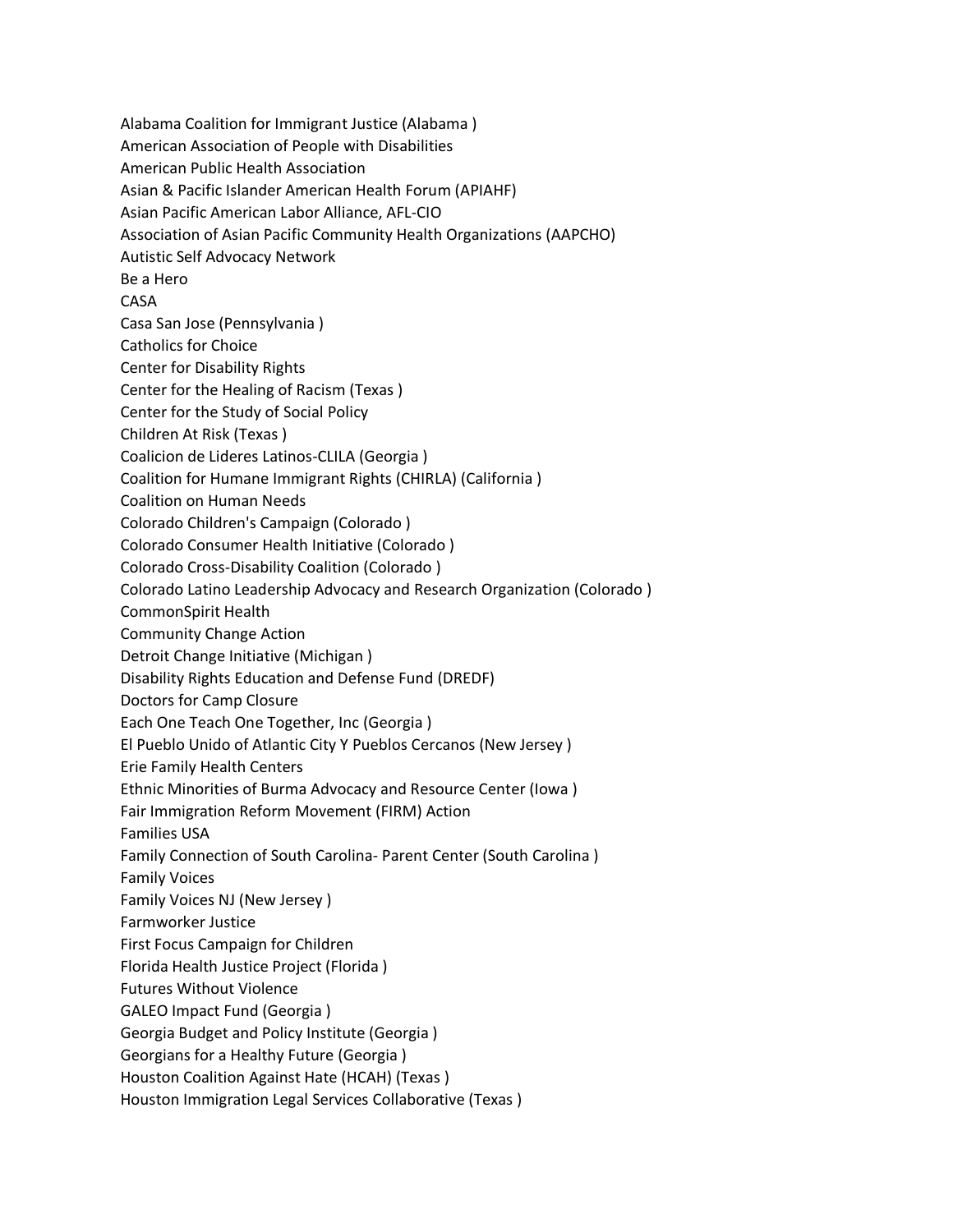Illinois Coalition for Immigrant and Refugee Rights (ICIRR) (Illinois ) Immigrant Defense Advocates (California ) Immigration Hub Justice in Aging Kentucky Equal Justice Center (Kentucky ) Kids LikeMoses Advocacy, Inc. (Georgia ) Labor Council for Latin American Advancement Latino Action Network Foundation (LANF) (New Jersey ) Latino Community Fund INC (LCF Georgia) (Georgia ) League of United Latin American Citizens (LULAC) League of Women Voters of the United States Legal Council for Health Justice (Illinois ) Livermore Indivisible (California ) Maine Parent Federation (Maine ) Massachusetts Immigrant and Refugee Advocacy Coalition (MIRA) (Massachusetts ) NALCAB NARAL Pro-Choice America National Alliance of State and Territorial AIDS Directors National Association for Latino Community Asset Builders National Association of Community Health Workers National Center for Parent Leadership, Advocacy, & Community Empowerment (National PLACE) National Community Action Partnership National Council of Jewish Women National Health Law Program National Latina Institute for Reproductive Justice National Network for Arab American Communities National Partnership for Women & Families Nebraska Appleseed (Nebraska ) North Carolina AIDS Action Network (North Carolina ) O'Neill Institute for National and Global Health Law Parent Information Center of Delaware (Delaware ) Partners In Health Partnership for Southern Equity (Georgia ) Planned Parenthood Federation of America Positive Women's Network-USA Prevention Institute R2H Action [Right to Health] Robert F. Kennedy Human Rights Saratoga Immigration Coalition (New York ) SC Appleseed Legal Justice Center (South Carolina ) SPAN Parent Advocacy Network (New Jersey ) SPLC Action Fund Tahirih Justice Center Tennessee Justice Center (Tennessee ) Texans Care for Children (Texas )